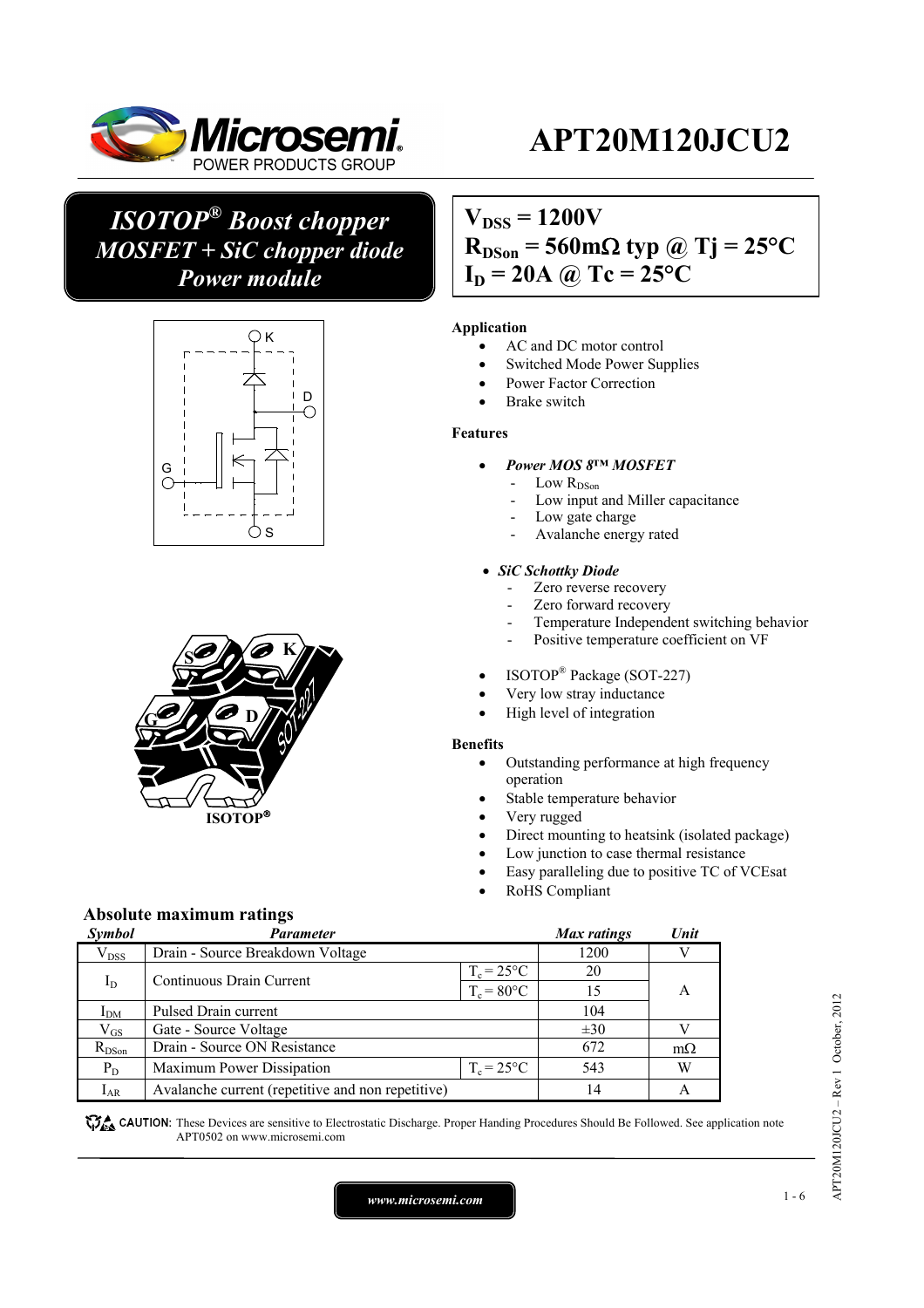

### All ratings  $@T_j = 25°C$  unless otherwise specified

### **Electrical Characteristics**

|              | Symbol Characteristic           | <b>Test Conditions</b>             |                     | Min | ľvn | Max       | Unit      |
|--------------|---------------------------------|------------------------------------|---------------------|-----|-----|-----------|-----------|
|              | Zero Gate Voltage Drain Current | $V_{DS} = 1200V$                   | $T_i = 25^{\circ}C$ |     |     | 100       |           |
| $I_{DSS}$    |                                 | $V_{GS} = 0V$                      | $T_i = 125$ °C      |     |     | 500       | μA        |
| $R_{DS(on)}$ | Drain – Source on Resistance    | $V_{GS} = 10V$ , $I_D = 14A$       |                     |     | 560 | 672       | $m\Omega$ |
| $V_{GS(th)}$ | Gate Threshold Voltage          | $V_{GS} = V_{DS}$ , $I_D = 2.5 mA$ |                     |     |     |           |           |
| $I_{GSS}$    | Gate – Source Leakage Current   | $V_{GS} = \pm 30$ V                |                     |     |     | $\pm 100$ | nA        |

## **Dynamic Characteristics**

| <b>Symbol</b>    | <i><b>Characteristic</b></i> | <b>Test Conditions</b>          | Min | Type | <b>Max</b> | Unit |
|------------------|------------------------------|---------------------------------|-----|------|------------|------|
| $C_{iss}$        | Input Capacitance            | $V_{GS} = 0V$                   |     | 7736 |            |      |
| $C_{\rm oss}$    | Output Capacitance           | $V_{DS}$ = 25V                  |     | 715  |            | pF   |
| $C_{\text{rss}}$ | Reverse Transfer Capacitance | $f = 1MHz$                      |     | 92   |            |      |
| $Q_{g}$          | Total gate Charge            | $V_{GS} = 10V$                  |     | 300  |            |      |
| $Q_{\rm gs}$     | Gate – Source Charge         | $V_{Bus} = 600V$                |     | 50   |            | nC   |
| $Q_{\text{gd}}$  | Gate – Drain Charge          | $I_D = 14A$                     |     | 140  |            |      |
| $T_{d(on)}$      | Turn-on Delay Time           | Resistive switching $@$ 25°C    |     | 50   |            |      |
| $T_r$            | Rise Time                    | $V_{GS} = 15V$                  |     | 31   |            |      |
| $T_{d(off)}$     | Turn-off Delay Time          | $V_{Bus} = 800V$<br>$I_D = 14A$ |     | 170  |            | ns   |
| $T_f$            | Fall Time                    | $R_G = 2.2\Omega$               |     | 48   |            |      |

### **SiC chopper diode ratings and characteristics**

| <b>Symbol</b> | <i>Characteristic</i>                   | <b>Test Conditions</b>                             |                     | Min  | Type | <b>Max</b> | <b>Unit</b> |
|---------------|-----------------------------------------|----------------------------------------------------|---------------------|------|------|------------|-------------|
| $V_{RRM}$     | Maximum Peak Repetitive Reverse Voltage |                                                    |                     | 1200 |      |            | V           |
|               | Maximum Reverse Leakage Current         | $V_{R} = 1200V$                                    | $T_i = 25^{\circ}C$ |      | 32   | 200        |             |
| $I_{RM}$      |                                         |                                                    | $T_i = 175$ °C      |      | 56   | 1000       | μA          |
| $I_F$         | DC Forward Current                      |                                                    | $Tc = 100^{\circ}C$ |      | 10   |            | A           |
| $V_{\rm F}$   |                                         | $I_F = 10A$                                        | $T_i = 25^{\circ}C$ |      | 1.6  | 1.8        | V           |
|               | Diode Forward Voltage                   |                                                    | $T_i = 175$ °C      |      | 2.3  | 3          |             |
| $Q_{C}$       | <b>Total Capacitive Charge</b>          | $I_F = 10A$ , $V_R = 600V$<br>$di/dt = 500A/\mu s$ |                     |      | 80   |            | nC          |
| C             | <b>Total Capacitance</b>                | $f = 1$ MHz, $V_R = 200V$                          |                     |      | 96   |            |             |
|               |                                         | $f = 1$ MHz, $V_R = 400V$                          |                     |      | 69   |            | pF          |

## **Thermal and package characteristics**

|                     | Symbol Characteristic                                                             |           | Min   | 1 vp | <b>Max</b> | <b>Unit</b>        |
|---------------------|-----------------------------------------------------------------------------------|-----------|-------|------|------------|--------------------|
| $R_{th,IC}$         | Junction to Case Thermal Resistance                                               | Mosfet    |       |      | 0.23       | $\rm ^{\circ} C/W$ |
|                     |                                                                                   | SiC Diode |       |      | 1.65       |                    |
| $R_{thJA}$          | Junction to Ambient (IGBT & Diode)                                                |           |       |      | 20         |                    |
| $V_{ISOL}$          | RMS Isolation Voltage, any terminal to case $t = 1$ min, $50/60$ Hz               |           | 2500  |      |            |                    |
| $T_{J}$ , $T_{STG}$ | <b>Storage Temperature Range</b>                                                  |           | $-40$ |      | 150        | $\rm ^{\circ}C$    |
| $T_{L}$             | Max Lead Temp for Soldering: 0.063" from case for 10 sec                          |           |       |      | 300        |                    |
| Torque              | Mounting torque (Mounting $= 8-32$ or 4mm Machine and terminals $= 4$ mm Machine) |           |       |      | 1.5        | N.m                |
| Wt                  | Package Weight                                                                    |           |       | 29.2 |            | g                  |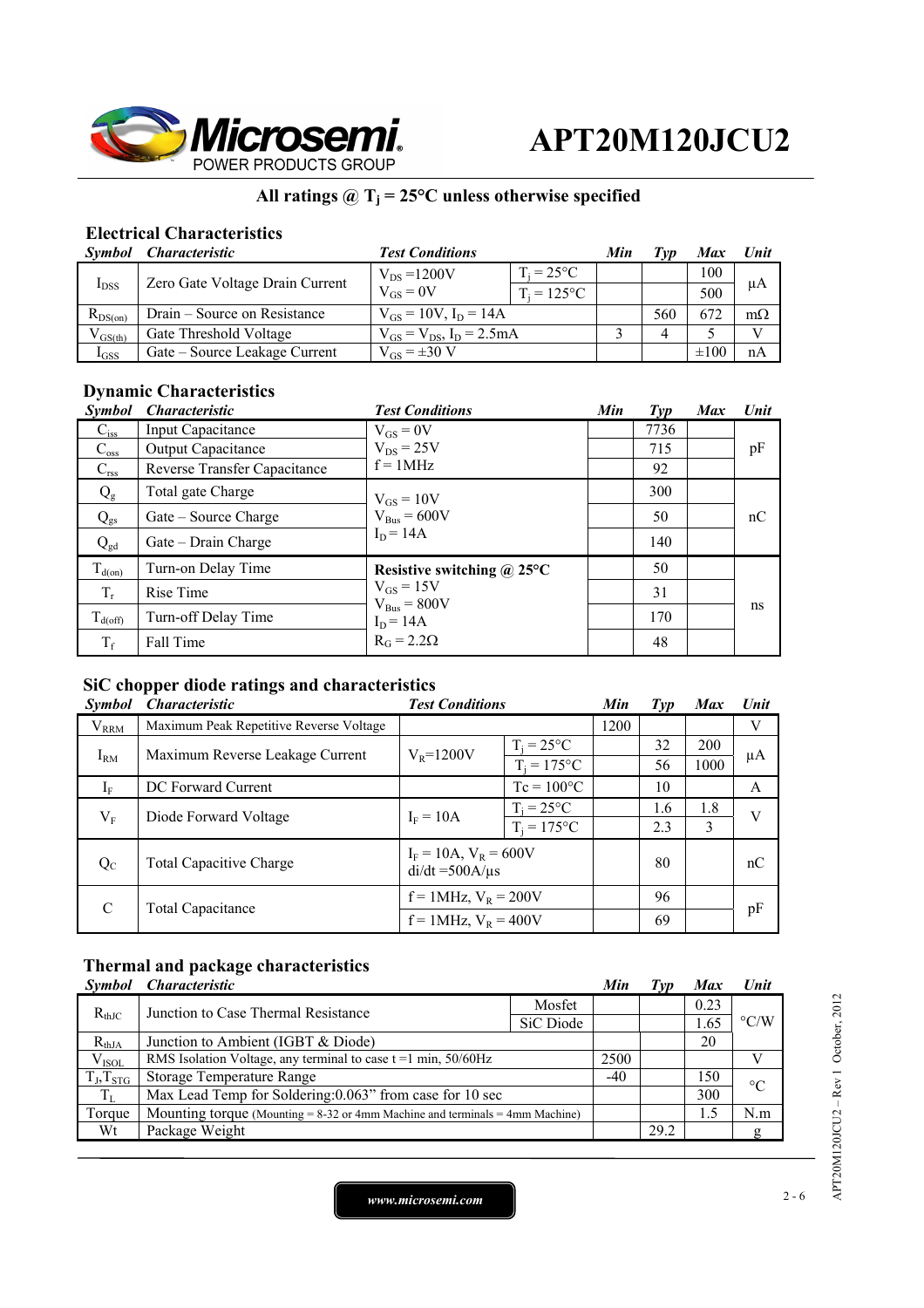

### **SOT-227 (ISOTOP®) Package Outline**



**Typical Mosfet Performance Curve** 



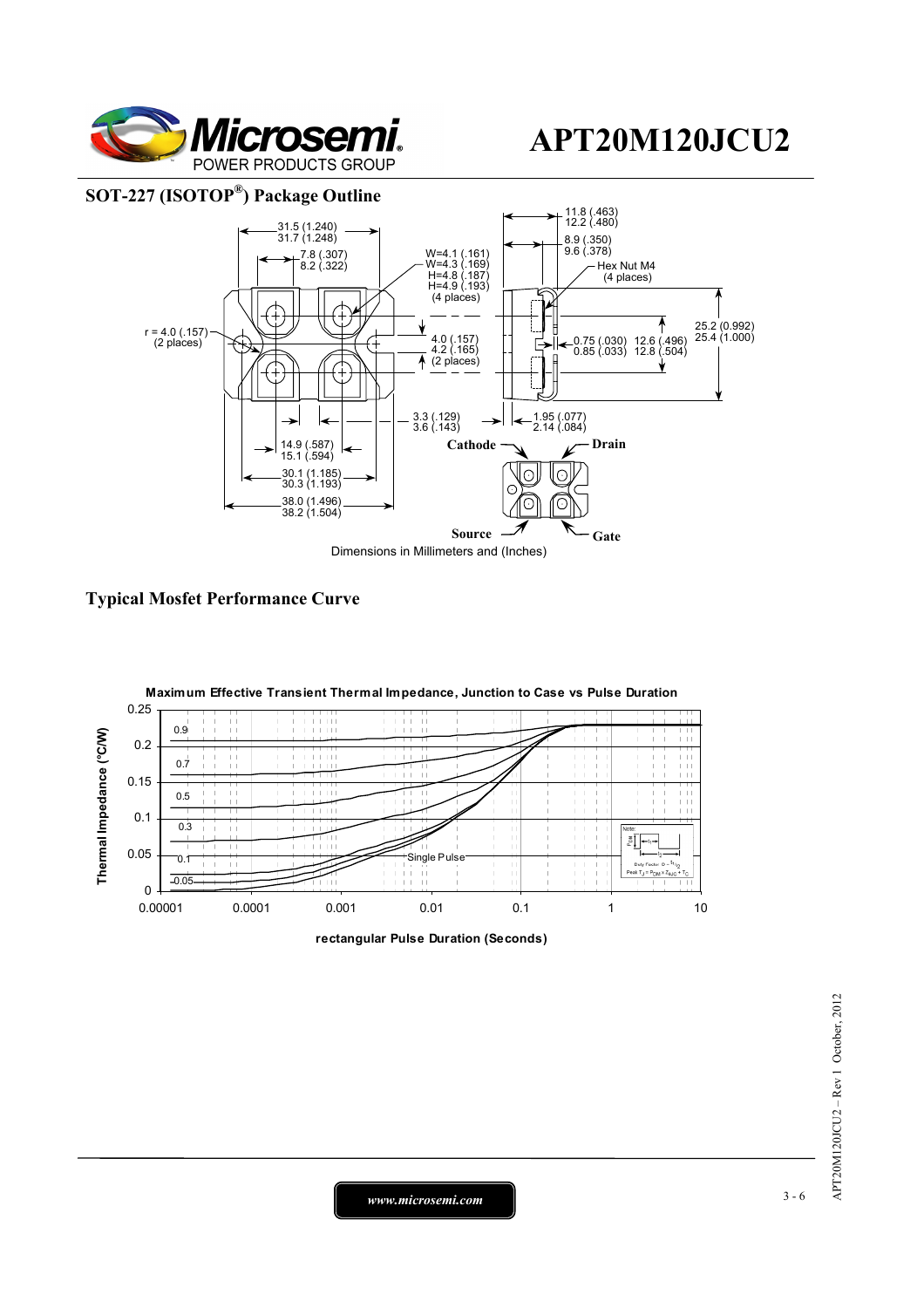



 $=960V$ 

0 40 80 120 160 200 240 280 320 **Gate Charge (nC)**

# **APT20M120JCU2**



 $AP$ T20M120JCU2 - Rev 1 October, 2012 APT20M120JCU2 – Rev 1 October, 2012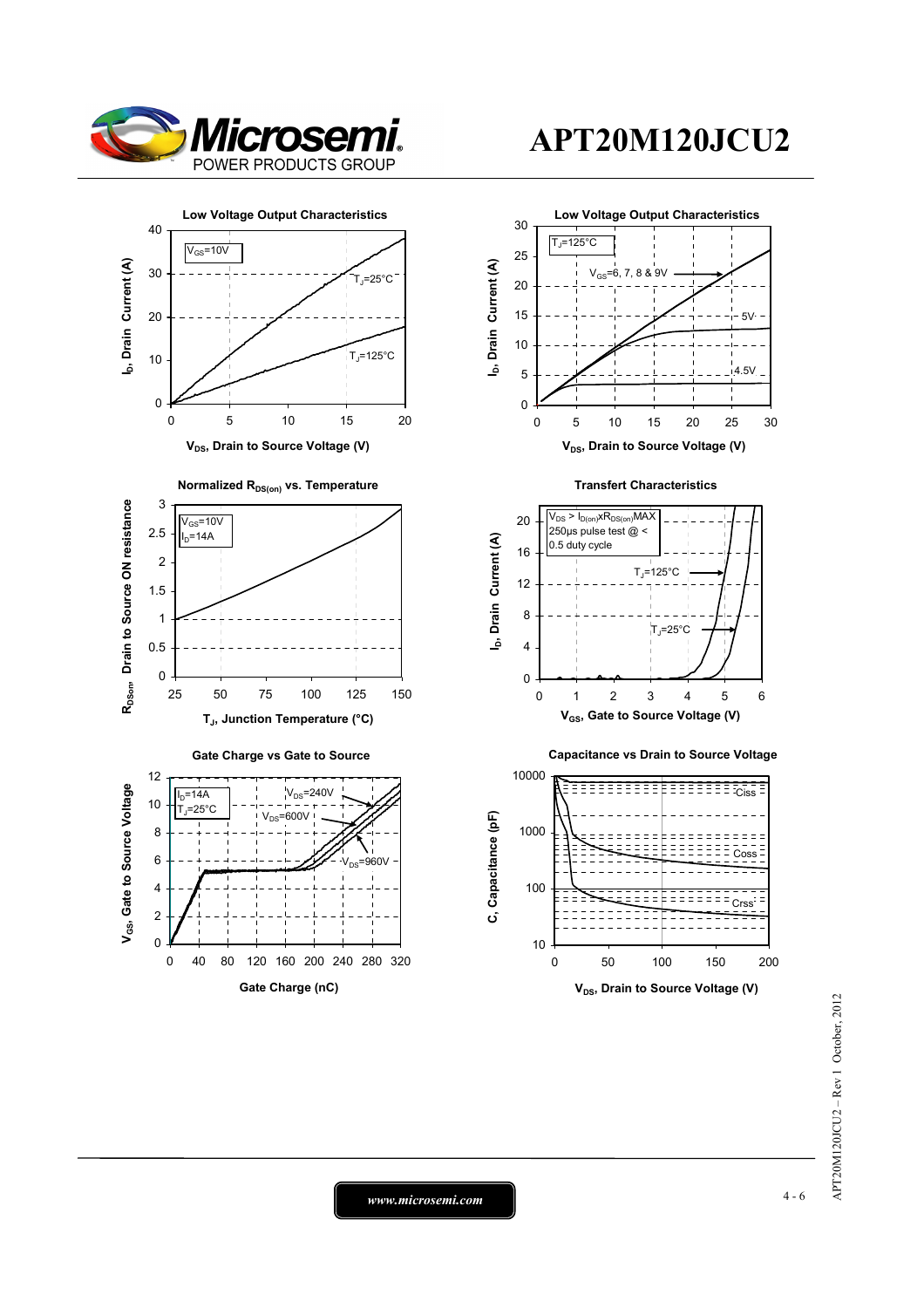

#### **Typical SiC Diode Performance Curve**



ISOTOP® is a registered trademark of ST Microelectronics NV

*www.microsemi.com* 5-6